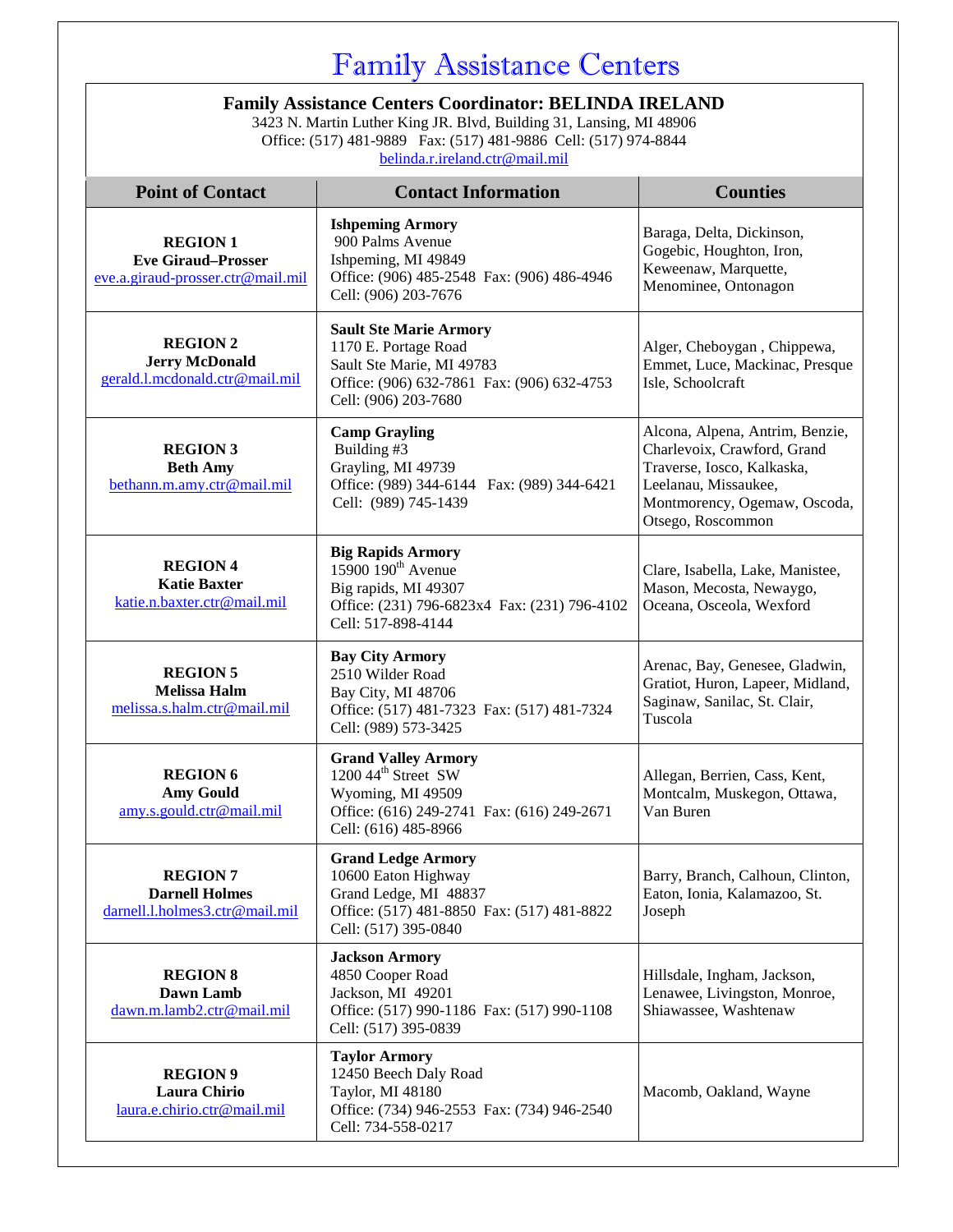# Airman and Family Readiness Program (FRP) Managers

| <b>Airman and FRP Managers</b>                                                                  | <b>Contact information</b>                                                                                       |
|-------------------------------------------------------------------------------------------------|------------------------------------------------------------------------------------------------------------------|
| <b>Robin Rogers</b><br>110th Fighter Wing<br>robin.rogers@ang.af.mil                            | 17 Phantom Street<br>Building 6930<br>Battle Creek, MI 49037<br>Office: (269) 969-3493<br>Fax: (269) 969-3556    |
| <b>Paulus Obey</b><br>127th Family Support Center<br>paulus.obey@ang.af.mil                     | 29868 George Ave<br><b>Bldg</b> 168<br>Selfridge ANGB, MI 48045<br>Office: (586) 239-5583<br>Fax: (586) 239-5786 |
| <b>MSGT Amy Luxton</b><br>Alpena CRTC<br>amy.luxton@ang.af.mil                                  | 5884 A Street<br>Alpena, MI 49707<br>Office: (989) 354-6541<br>Fax: (989) 354-6298                               |
| <b>Tiffany Maddux</b><br><b>ANG Yellow Ribbon Coordinator</b><br>tiffany.e.maddux.ctr@us.af.mil | Office: (517) 817-8292                                                                                           |

# ID Card/DEERS/TRICARE/Retired Services

| <b>Point of Contact</b>                                                  | <b>Contact information</b> |
|--------------------------------------------------------------------------|----------------------------|
| <b>SSG Rex Waterbury</b><br><b>NCOIC</b><br>rex.a.waterbury.mil@mail.mil | Office: (517) 481-9872     |
| <b>SGT Gabriel Bates</b><br>gabriel.j.bates.mil@mail.mil                 | Office: (517) 481-9879     |
| <b>SGT David Saunders</b><br>RPAM NCO<br>david.j.saunders.mil@mail.mil   | Office: (517) 481-9867     |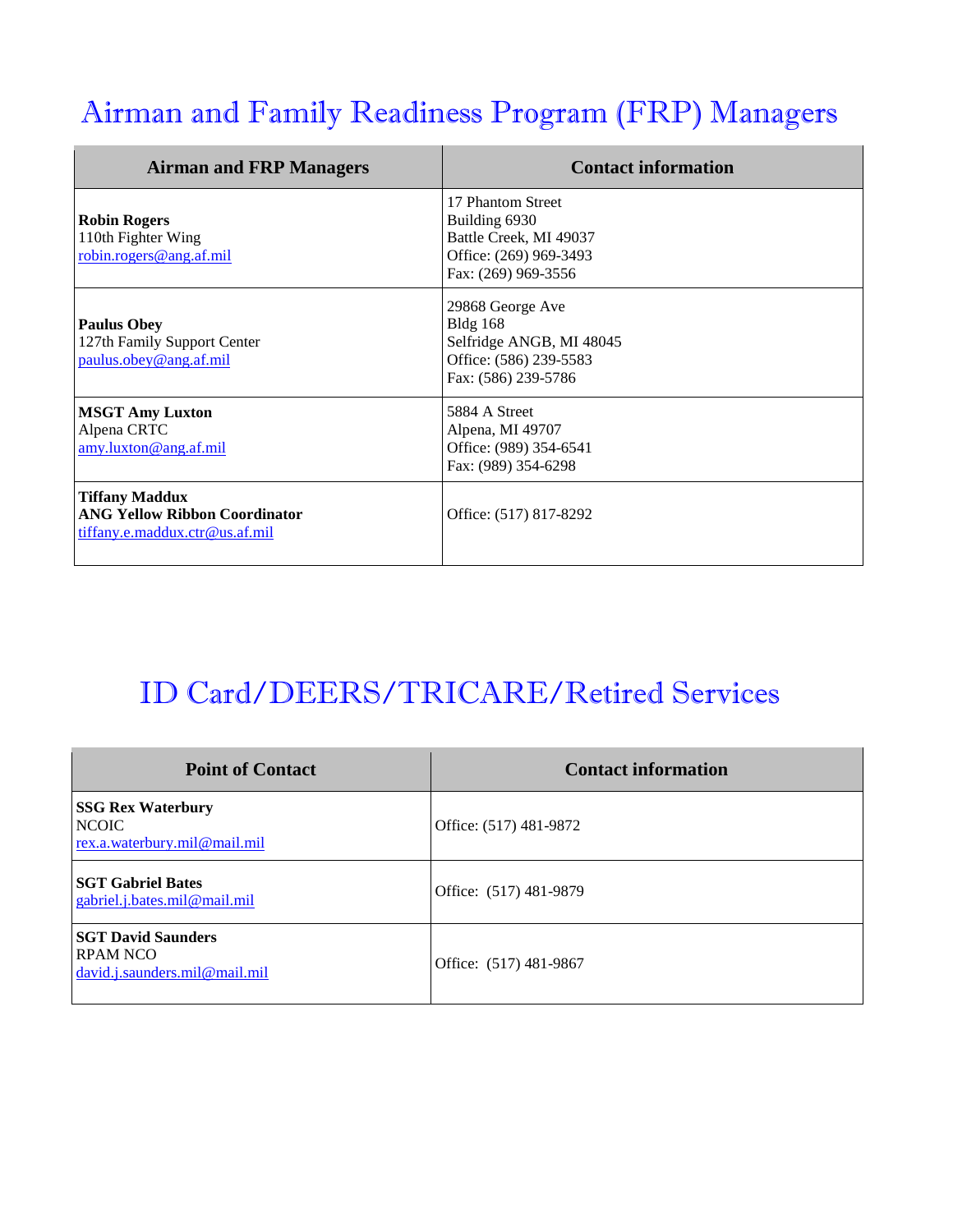## Family Readiness Support Assistants

**Senior Family Readiness Support Assistant: MELISSA FRICKE**

3423 N. Martin Luther King JR. Blvd, Building 31, Lansing, MI 48906 Office: (517) 481-9892 Fax: (517) 481-9886 Cell: (517) 599-5372 [melissa.a.fricke.ctr@mail.mil](mailto:melissa.a.fricke.ctr@mail.mil)

| <b>Point of Contact</b>                                  | <b>Contact Information</b>                                                                                                                                  | <b>Command/Units</b>                                                                                                                                                                                                                                                              |
|----------------------------------------------------------|-------------------------------------------------------------------------------------------------------------------------------------------------------------|-----------------------------------------------------------------------------------------------------------------------------------------------------------------------------------------------------------------------------------------------------------------------------------|
| <b>Brandy Johnson-Yordy</b>                              | <b>Fort Custer</b><br>Office:<br>Fax:<br>Cell: (517) 599-6002                                                                                               | DET 15 OSA, 51 CST, FCTC, MTC,<br>MIARNG MEDCOM, 1146 JAG<br>DET, 46 MP CMD, 126 PCH, 177<br><b>RTI</b>                                                                                                                                                                           |
| <b>Amy Jannausch</b><br>amy.l.jannausch.ctr@mail.mil     | <b>Jackson Armory</b><br>4850 Cooper Road<br>Jackson, MI 49201<br>Office: (517) 990-1122<br>Fax: (517) 990-1108<br>Cell: (517) 599-7477                     | 272 Regional Support Command,<br>1225 CSSB (1071 Maintenance<br>Company, 1072, 1073, 464 QM), 246<br>Transportation BTN (1460, 1461,<br>1462, 1463, DET 1-1461, DET 1-<br>1463), 146 Med BN (MMB), 1171<br>Med Co (ASMB), 3-238 GSAB (all<br>AVN and DET Companies)               |
| <b>Michael Petrie</b><br>michael.j.petrie4.ctr@mail.mil  | <b>Grand Valley Armory</b><br>1200 44 <sup>th</sup> Street SW<br>Wyoming, MI 49509<br>Office: (616) 249-2662<br>Fax: (616) 249-2675<br>Cell: (517) 599-5474 | 63 Troop BDE, Co B BSTS 37 BCT,<br>Co C BSTS 86 BCT, Co F 425 INF<br>1-126 Squadron (Troops A,B,C,D)<br>237 BSB), 1-119, FA (BTRY A, B,<br>C, FSC)5632305                                                                                                                         |
| <b>Jenna Kirkton</b><br>jenna.l.kirkton.ctr@mail.mil     | <b>Taylor Armory</b><br>12450 Beech Daly Road<br>Taylor, MI 48180<br>Office: (734) 946-2510<br>Fax: (734) 946-2512<br>Cell: (517) 599-5690                  | 177 MP BDE, 777 MP DET, 210 MP<br>BTN (1775 MP Co, 1776 MP Co,<br>144 MP Co. 631 Troop CMD (DET<br>2, HHC BSTB 86 IBCT, 460 CHEM,<br>126 Army Band, 156 SIG Co, 1208<br>Linguist PLT), 507 ENG BN (1433,<br>1434, 1436, 1440, 1439, 1442 ENG<br>Co, DET 1 1434, 745 EOD, 126 SIG) |
| <b>Denise Gardner</b><br>denise.m.gardner12.ctr@mail.mil | <b>Bay City Armory</b><br>2510 Wilder Road<br>Bay City, MI 48706<br>Office: (517) 481-7320<br>Fax: (517) 481-7324<br>Cell: (517) 599-6456                   | 63 Troop BDE, 1-125 INF BN (CO<br>A, B, B (-), C, D, F237 BSN) 1-182<br>FA (BTRY A, B, C, FSC)                                                                                                                                                                                    |
| <b>Stephanie Barsaw</b>                                  | <b>Ishpeming Armory</b><br>900 Palms Avenue<br>Ishpeming, MI 49849<br>Office: (906) 485-2524<br>Fax: (906) 486-4946<br>Cell: (517) 599-7022                 | 107 ENG BTN ) 1430, 1431, 1432,<br>1437, 1430 DET 1, 1431 DET 1,<br>1432 DET 1, 1430)                                                                                                                                                                                             |